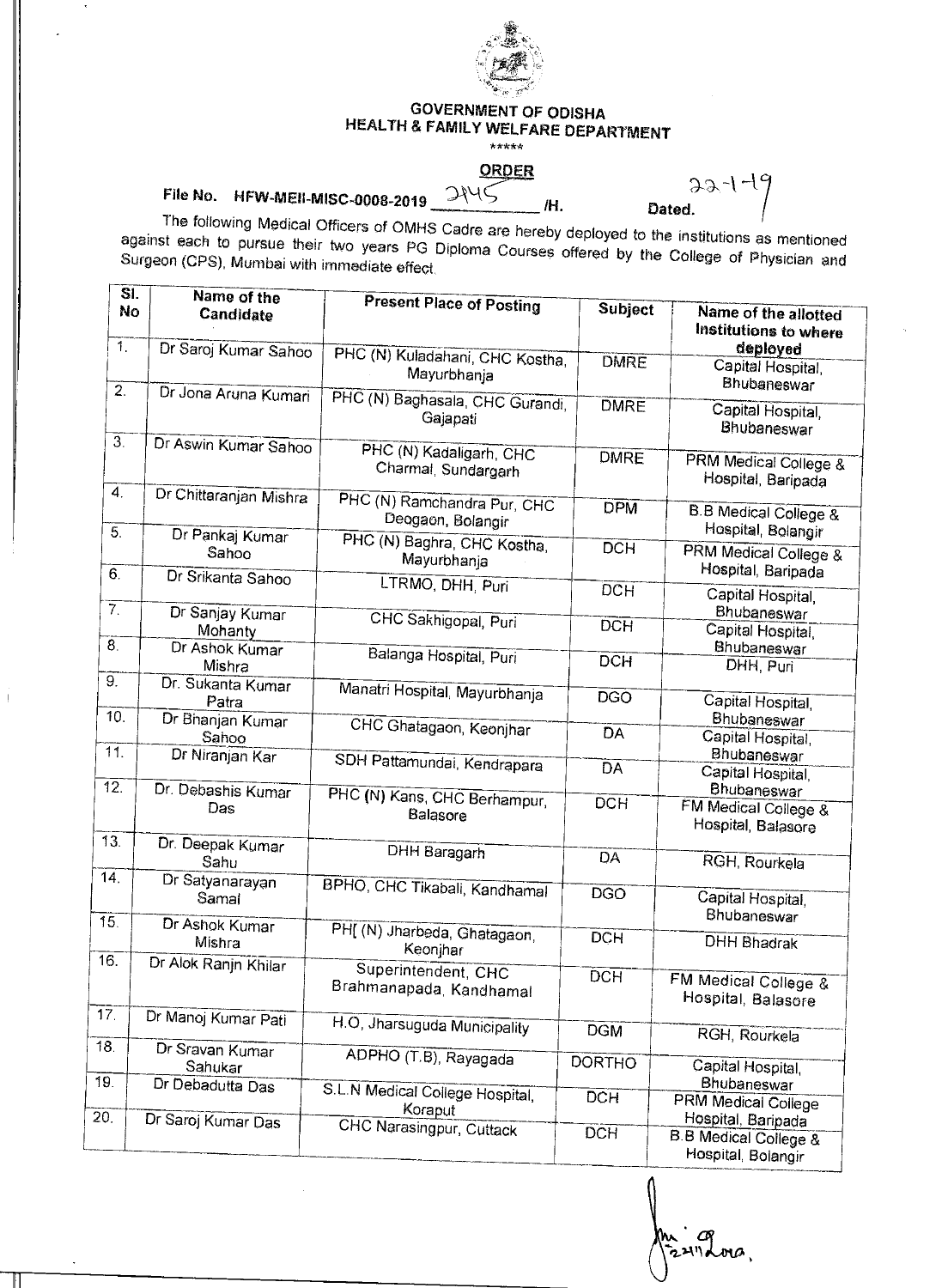| $\overline{21}$   | Dr Bijay Krushna Das             | PHC(N), Jeerango, CHC Rayagada,                                                           | DDV           | RGH, Rourkela                                           |
|-------------------|----------------------------------|-------------------------------------------------------------------------------------------|---------------|---------------------------------------------------------|
|                   |                                  | Gajapati                                                                                  |               |                                                         |
| $\overline{22}$ . | Dr Ranjan Kumar Sahu             | PHC (N), Sagada, Baunsuni,<br>Boudh                                                       | <b>DDV</b>    | <b>B.B Medical College &amp;</b><br>Hospital, Bolangir  |
| 23.               | Dr Samal Singh                   | <b>DHH Bhadrak</b>                                                                        | <b>DGO</b>    | <b>DHH, Bhadrak</b>                                     |
| 24.               | Dr Srikrushna Ballav             | <b>Adjusted Consultant Radiology,</b><br>DHH Bolangir                                     | <b>TDD</b>    | <b>B.B Medical College &amp;</b><br>Hospital, Bolangir  |
| $\overline{25}$ . | Mohanty<br>Dr Binay Kumar Mishra | <b>DHH Bolangir</b>                                                                       | <b>DCH</b>    | DHH, Angul                                              |
| $\overline{26}$   | Dr Chidbhushan Panda             | PHC (N) Kumbhikota,<br>Jemadelpentha, Rayagada                                            | <b>DCH</b>    | City Hospital, Cuttack                                  |
| 27.               | Dr Ramkanta Nayak                | PHC (N) Halanda, CHC Banapur,<br>Khurdha                                                  | <b>DGO</b>    | Capital Hospital,<br>Bhubaneswar                        |
| 28.               | Dr. Debashis Nayak               | PHC (N) Dehenkikote,<br>Ghatagaon, Keonjhar                                               | <b>DCH</b>    | DHH, Keonjhar                                           |
| 29.               | Dr. Gaytri Devi                  | GDMO, DHH Phulabani,<br>Kandhamal                                                         | <b>DCH</b>    | DHH, Kandhamal                                          |
| 30.               | Dr Sanjay Kumar Das              | PHC (N.) Orali, Salania, Keonjhar                                                         | <b>DORTHO</b> | Capital Hospital,<br><b>Bhubaneswar</b>                 |
| $\overline{31}$   | Dr Jagdish Chandra<br>Jena       | PHC (N) Judabali under CHC<br>Subarnagiri & deployed to work a<br>SDH Baliguda, Kandhamal | <b>DCH</b>    | Capital Hospital,<br>Bhubaneswar                        |
| $\overline{32}$   | Dr Sakila Murmu                  | Superintendent, CHC Kostha,<br>Mayurbhanja                                                | <b>DGQ</b>    | City Hospital, Cuttack                                  |
| 33.               | Dr Bholeswar Pradhan             | SDH Bonai, Sundargarh                                                                     | <b>DCH</b>    | Capital Hospital,<br>Bhubaneswar                        |
| 34.               | Dr Lily Rout                     | Superintendent CHC Rabanaguda,<br>Koraput                                                 | <b>DGO</b>    | Capital Hospital,<br>Bhubaneswar                        |
| $\overline{35}$ . | Dr Gulesh Chandra<br>Mahanta     | CHC Tato, Mayurbhanja                                                                     | <b>DGM</b>    | RGH, Rourkela                                           |
| 36.               |                                  | Dr. Amrit Kumar Behera   PHC(N) Tyendakura, CHC Patkura,<br>Kendrapara                    | <b>DCH</b>    | City Hospital, Cuttack                                  |
| 37.               | Dr.Subas Chandra<br>Patra        | PHC(N), Basudevpur, CHC,<br>Mahanga, Cuttack                                              | <b>DCH</b>    | <b>DHH</b> , Bhadrak                                    |
| 38.               | Dr. Reeta Dash                   | PHC(N), Nogespur, CHC<br>Nischintakoili, Cuttack                                          | <b>DCH</b>    | DHH, Puri                                               |
| 39.               | Dr. Ras Bihari Banka             | DHH, Baragarh                                                                             | <b>DA</b>     | <b>B.B. Medical College &amp;</b><br>Hospital, Bolangir |
| 40.               | Dr.Gourang Singh                 | JR, FM Medical College & Hospital,<br>Balasore                                            | <b>DMRE</b>   | PRM Medical College &<br>Hospital, Baripada             |
|                   | Dr. Dilip Kumar Samal<br>41.     | CHC, Papadahandi, Nabarangapur                                                            | <b>DGO</b>    | City Hospital, Cuttack                                  |
|                   | Dr. Biranjan Swain<br>42.        | LTRMO, DHH, Kendrapara                                                                    | <b>DGO</b>    | City Hospital, Cuttack                                  |
|                   | Dr. Rabindranath Singh<br>43.    | PHC(N), Kamalasole CHC<br>Barasahi, Mayurbhanja                                           | <b>DDV</b>    | RGH, Rourkela                                           |
|                   | Dr. Dilip Kumar Malik<br>44.     | CHC Banapur, Khurdha                                                                      | <b>DCH</b>    | DHH, Angul                                              |

By order of the Commssioner-cum-Secretary Additional Secretary to Government.